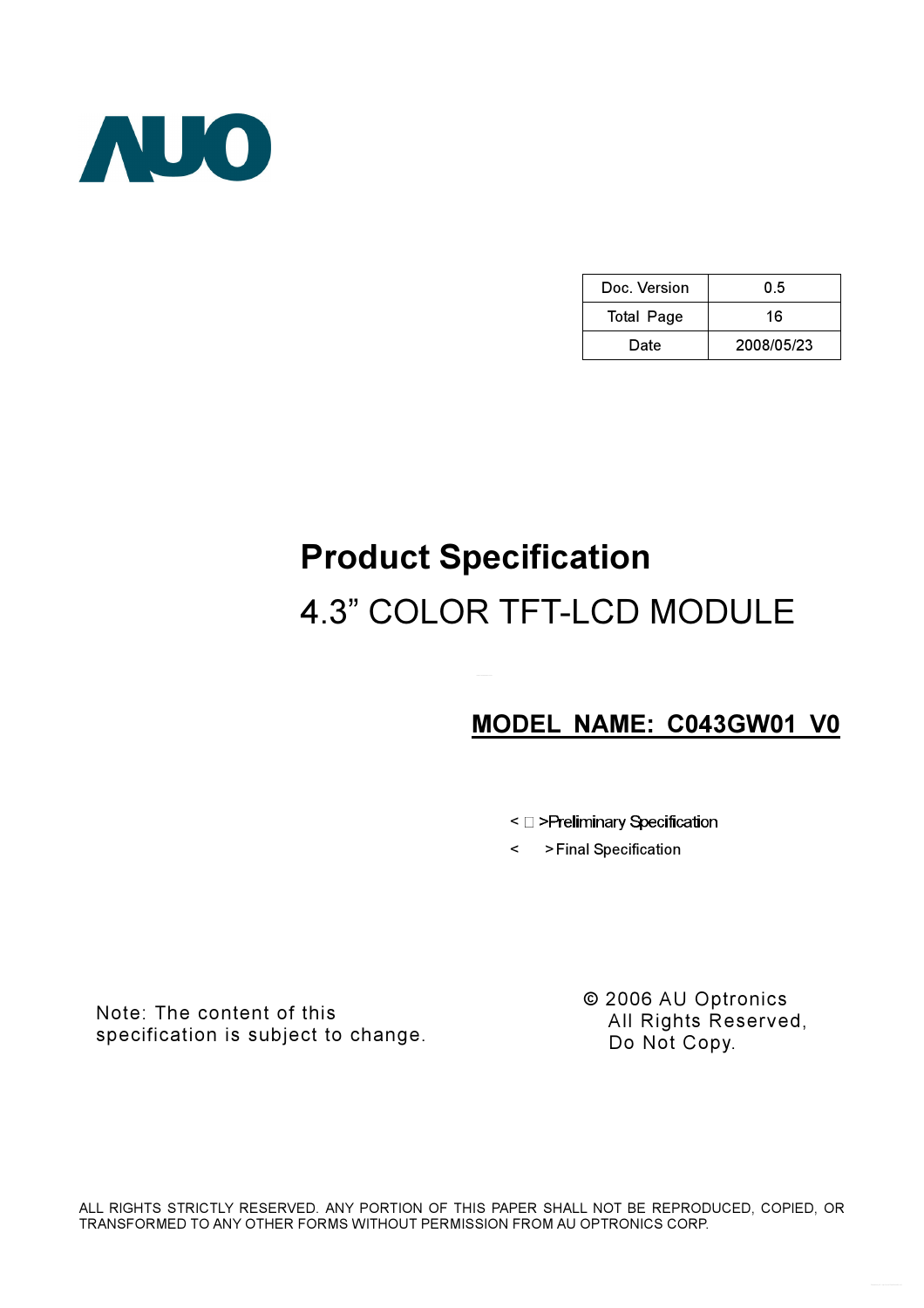

# Record of Revision

| <b>Version</b> | <b>Revise Date</b> | Page              | <b>Content</b>                                                  |  |  |
|----------------|--------------------|-------------------|-----------------------------------------------------------------|--|--|
| 0.0            | 2008/04/22         |                   | First draft.                                                    |  |  |
| 0.1            | 2008/04/24         | 6                 | Mechanical Drawing Update - add FPC length/ LED wire            |  |  |
|                |                    | 8                 | Remove Pin 37 DE, Replaced by GND Pin                           |  |  |
|                |                    | 10                | Suggested Application Circuit Drawing Update                    |  |  |
|                |                    | 11                | Timing Condition: modification Unit - Tdclk                     |  |  |
|                |                    | $12 \overline{ }$ | Vertical / Horizontal Timing Input update                       |  |  |
|                |                    | 13                | Clock and Data Timing Input: Remove DE                          |  |  |
| 0.2            | 2008/05/02         | 6/7               | Mechanical Drawing Update, add Rear View drawing                |  |  |
|                |                    | 11/12             | Updated power on/off sequence                                   |  |  |
| 0.3            | 2008/05/02         | 15/16             | Luminance Uniformity update                                     |  |  |
| 0.4            | 2008/05/08         | 6/7               | Detailed Mechanical Drawing update                              |  |  |
|                | 2008/05/23         | 6                 | Update Mechanical Drawing update (add LED connector Pin def.) / |  |  |
| 0.5            |                    |                   | <b>FPC</b> modification                                         |  |  |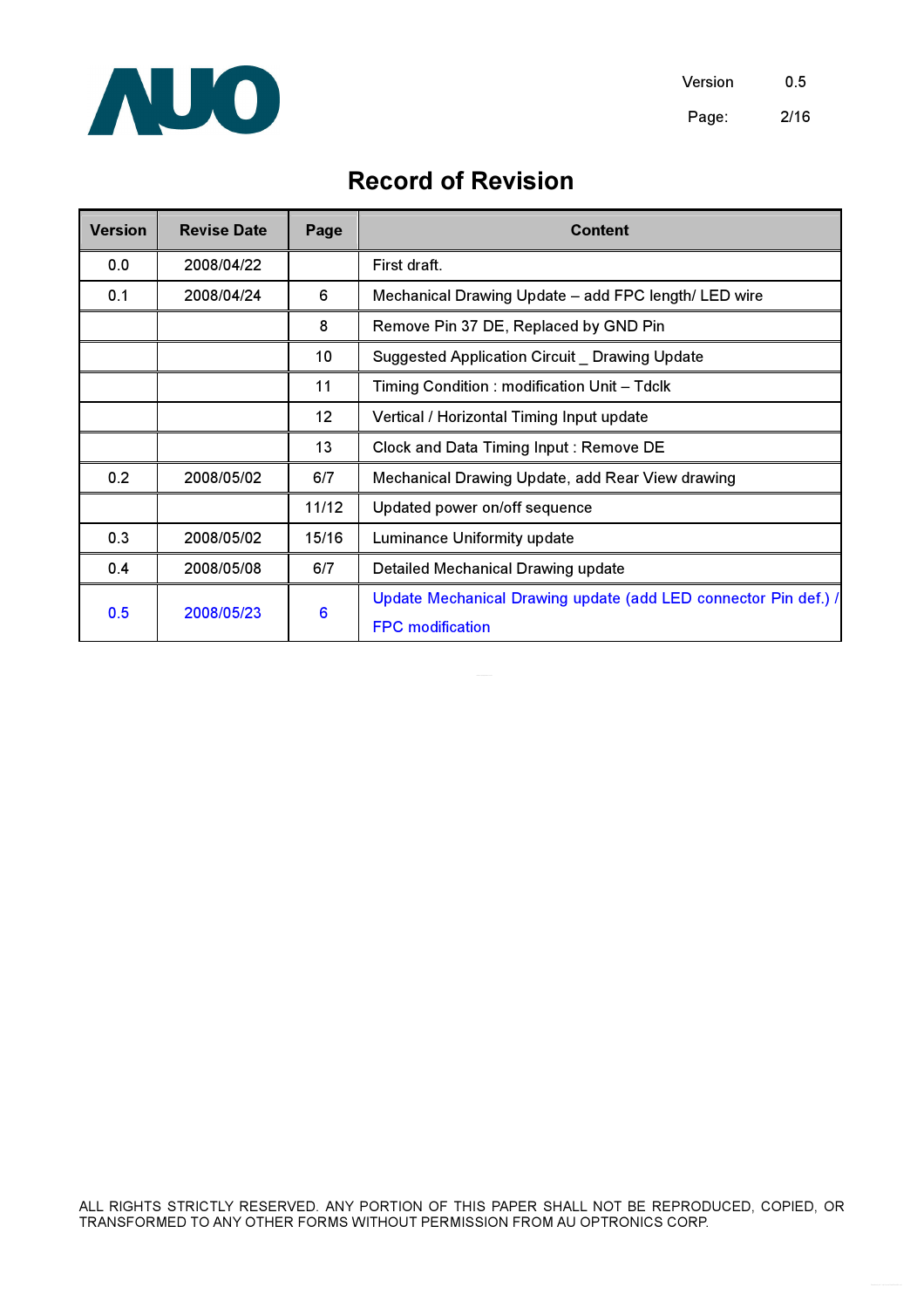

# **Contents**

| 5. |
|----|
|    |
|    |
|    |
| F. |
| G. |
| Н. |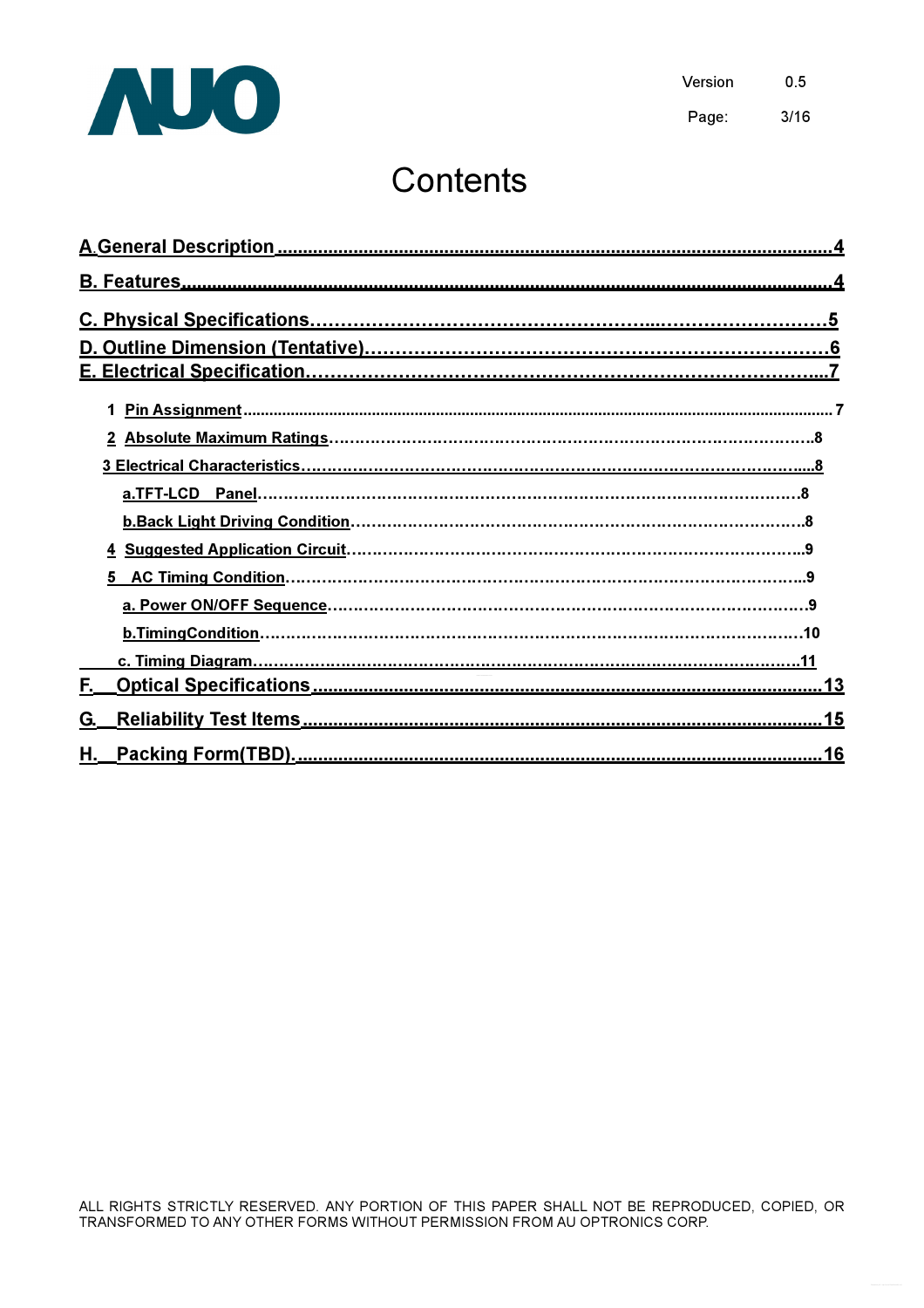

Version 0.5 Page: 4/16

### A. General Description

C043GW01 V0 is an a-Si type Thin Film Transistor Liquid crystal Display (TFT-LCD). This model is composed of a TFT-LCD, a driver, an FPC (flexible printed circuit), and a backlight unit.

### B. Features

- $\bullet$  4.3-inch display
- 400x234 resolution in RGB stripe dot arrangement
- DC/DC integrated
- **.** High brightness
- **•** Interfaces: parallel RGB 24-bit
- Wide viewing angle
- Green design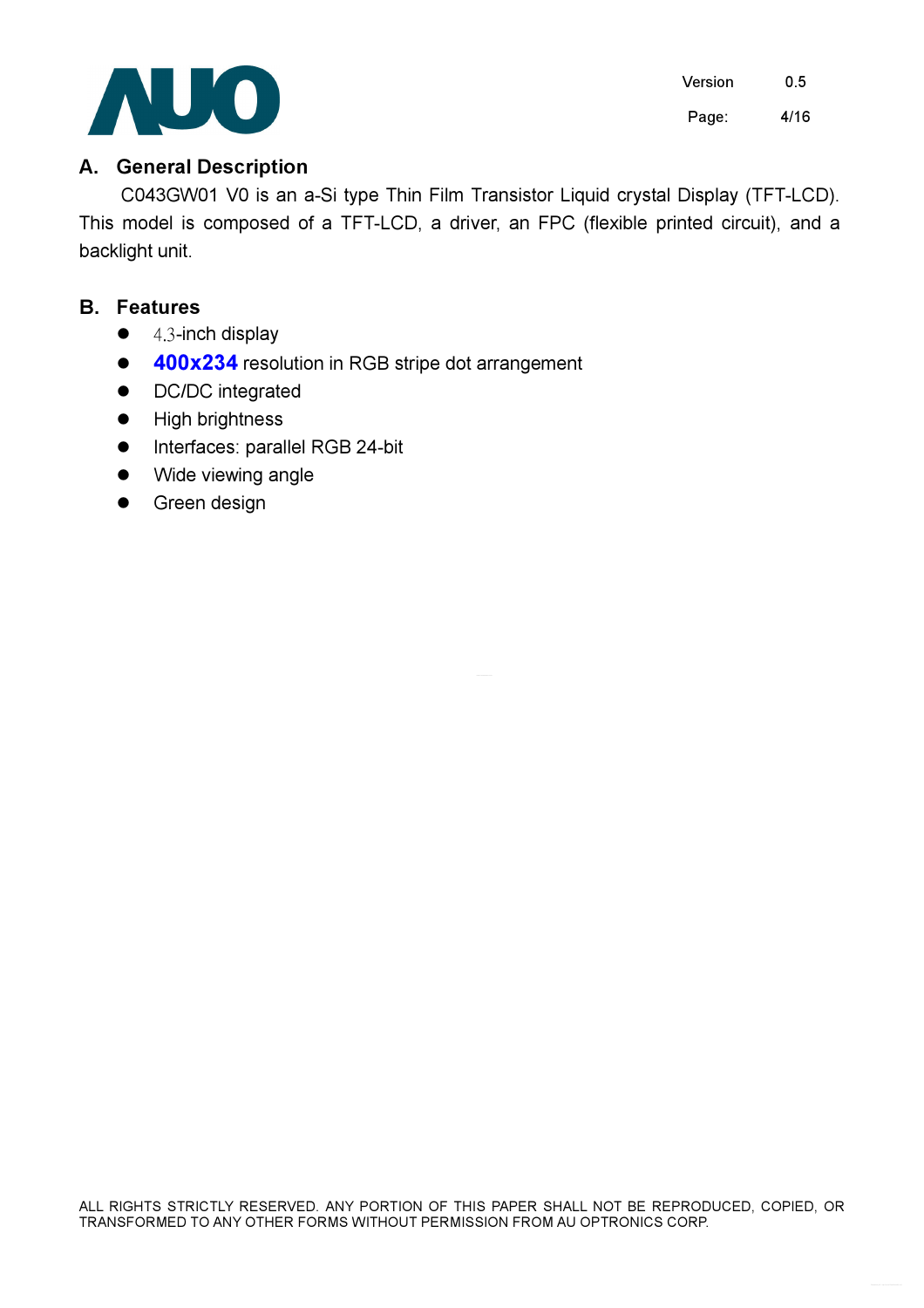

### C. Physical Specifications

| NO. | <b>Item</b>                           | <b>Unit</b> | <b>Specification</b>                    | <b>Remark</b> |
|-----|---------------------------------------|-------------|-----------------------------------------|---------------|
| 1   | <b>Display Resolution</b>             | dot         | 400 RGB (H) × 234 (V)                   |               |
| 2   | <b>Active Area</b>                    | mm          | 94.8(H)×52.65(V)                        |               |
| 3   | <b>Screen Size</b>                    | inch        | 4.3(Diagonal)                           |               |
| 4   | Dot Pitch                             | mm          | $0.079(H) \times 0.225(V)$              |               |
| 5   | <b>Color Configuration</b>            |             | R. G. B. Stripe                         | Note 1        |
| 6   | <b>Color Depth</b>                    |             | 16M Colors                              |               |
| 7   | <b>Overall Dimension</b>              | mm          | $107.7(H) \times 65.6(V) \times 5.5(T)$ | Note 2        |
| 8   | Weight                                | g           | <b>TBD</b>                              |               |
| 9   | Display Mode                          |             | <b>Normally White</b>                   |               |
| 10  | <b>Gray Level Inversion Direction</b> |             | 6 O'clock                               |               |

Note 1: Below figure shows dot stripe

arrangement.



Note 2: Not including FPC. Refer to the drawing next page for further information.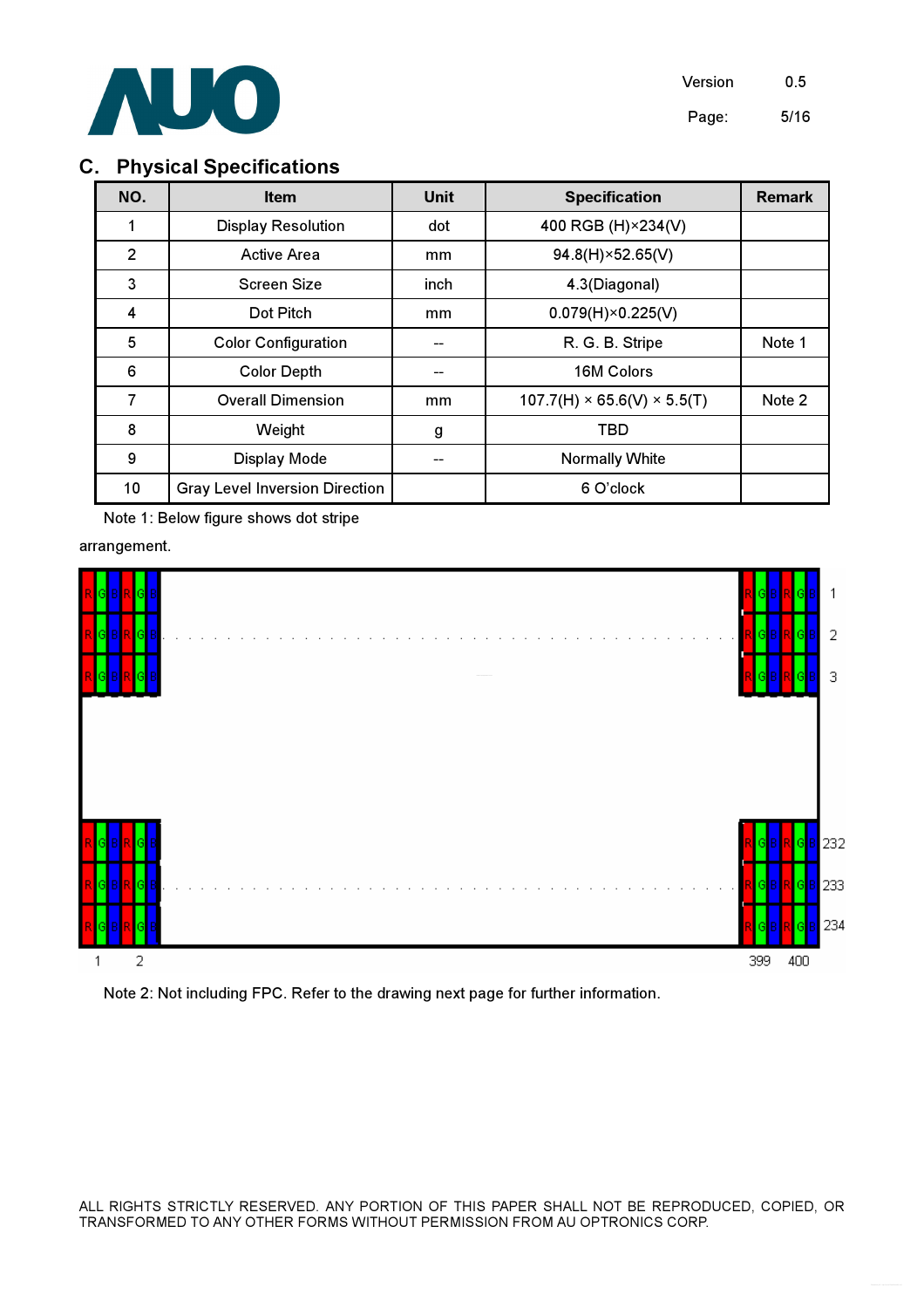

 $6/16$ Page: 6/16  $0.\overline{5}$ Version 0.5 Version Page:

# D. Outline Dimension (Tentative) D. Outline Dimension (Tentative)



ALL RIGHTS STRICTLY RESERVED. ANY PORTION OF THIS PAPER SHALL NOT BE REPRODUCED, COPIED, OR TRANSFORMED TO ANY OTHER FORMS WITHOUT<br>PERMISSION FROM AU OPTRONICS CORP. ALL RIGHTS STRICTLY RESERVED. ANY PORTION OF THIS PAPER SHALL NOT BE REPRODUCED, COPIED, OR TRANSFORMED TO ANY OTHER FORMS WITHOUT PERMISSION FROM AU OPTRONICS CORP.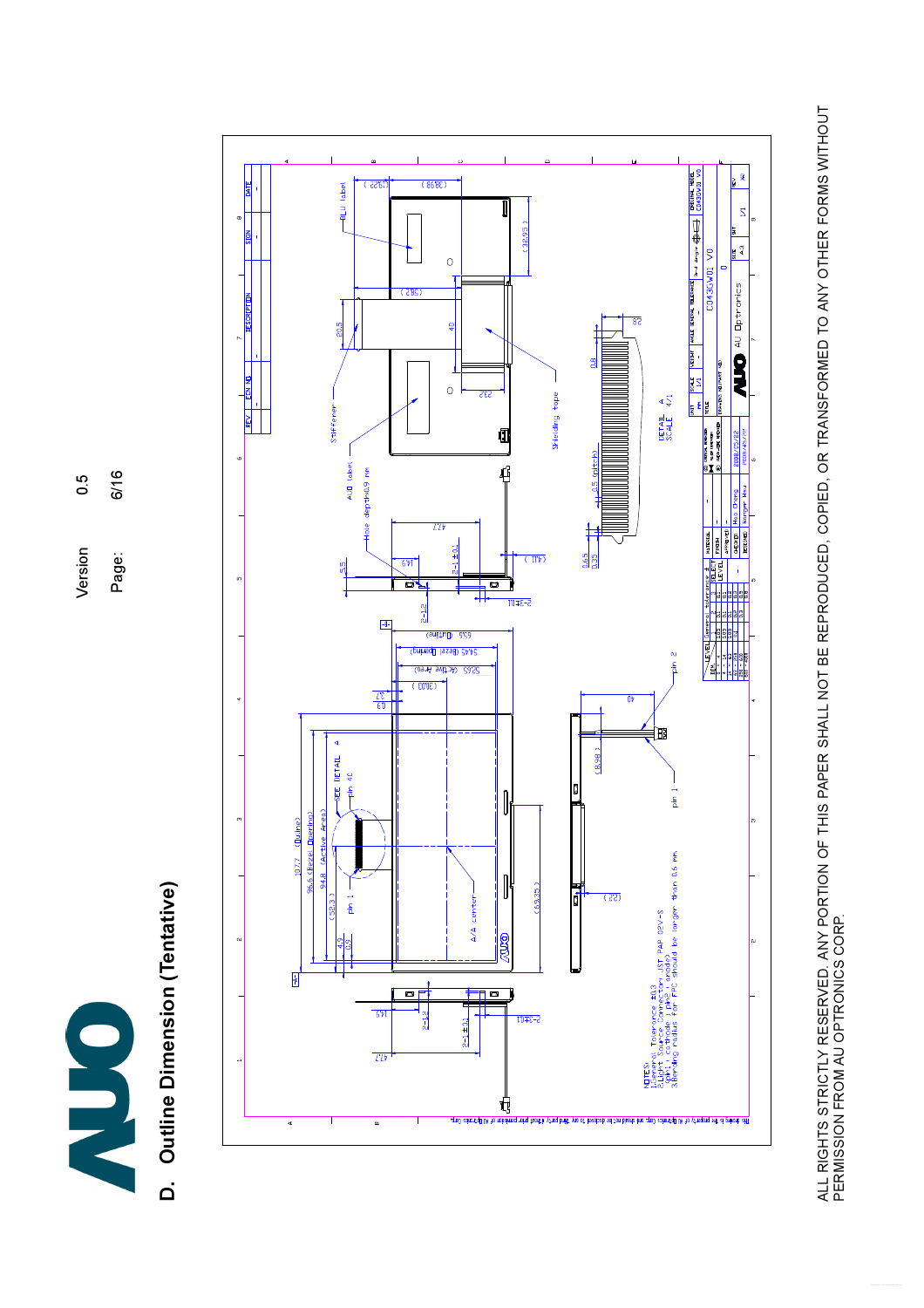

### E. Electrical Specifications

|                 | 1. Pin Assignment<br>Connector= FH28- 40S- 0.5SH (05) |                |                               |                |  |  |  |
|-----------------|-------------------------------------------------------|----------------|-------------------------------|----------------|--|--|--|
| No.             | <b>Pin Name</b>                                       | $\overline{U}$ | <b>Description</b>            | <b>Remarks</b> |  |  |  |
| 1               | GND                                                   | G              | <b>GND</b>                    |                |  |  |  |
| $\overline{2}$  | <b>GND</b>                                            | G              | <b>GND</b>                    |                |  |  |  |
| 3               | VDD                                                   | PI             | Power supply                  |                |  |  |  |
| 4               | <b>VDD</b>                                            | PI             | Power supply                  |                |  |  |  |
| 5               | Reset                                                 |                | Re set H=normal ; L=reset     |                |  |  |  |
| 6               | <b>DISP</b>                                           |                | Display on/off signal         |                |  |  |  |
|                 |                                                       |                | H=normal ; L=turn off         |                |  |  |  |
| 7               | <b>GND</b>                                            | G              | <b>GND</b>                    |                |  |  |  |
| 8               | R <sub>0</sub>                                        |                | Red Data Signal (LSB)         |                |  |  |  |
| 9               | R <sub>1</sub>                                        |                | <b>Red Data Signal</b>        |                |  |  |  |
| 10 <sup>°</sup> | R <sub>2</sub>                                        |                | <b>Red Data Signal</b>        |                |  |  |  |
| 11              | R <sub>3</sub>                                        |                | <b>Red Data Signal</b>        |                |  |  |  |
| 12 <sub>1</sub> | R4                                                    |                | <b>Red Data Signal</b>        |                |  |  |  |
| 13 <sup>2</sup> | R5                                                    |                | <b>Red Data Signal</b>        |                |  |  |  |
|                 | 14 R <sub>6</sub>                                     |                | Red Data Signal               |                |  |  |  |
|                 | 15 R7                                                 |                | Red Data Signal (MSB)         |                |  |  |  |
|                 | 16 GND                                                | G              | <b>GND</b>                    |                |  |  |  |
| 17              | G <sub>0</sub>                                        |                | Green Data Signal (LSB)       |                |  |  |  |
|                 | 18 G1                                                 |                | <b>Green Data Signal</b>      |                |  |  |  |
|                 | 19 G <sub>2</sub>                                     |                | <b>Green Data Signal</b>      |                |  |  |  |
|                 | 20 G3                                                 |                | <b>Green Data Signal</b>      |                |  |  |  |
| 21              | G4                                                    |                | <b>Green Data Signal</b>      |                |  |  |  |
|                 | 22 G5                                                 |                | <b>Green Data Signal</b>      |                |  |  |  |
|                 | 23 G <sub>6</sub>                                     |                | <b>Green Data Signal</b>      |                |  |  |  |
|                 | 24 G7                                                 |                | Green Data Signal (MSB)       |                |  |  |  |
|                 | $25$ GND                                              | G              | <b>GND</b>                    |                |  |  |  |
|                 | 26 B <sub>0</sub>                                     |                | <b>Blue Data Signal (LSB)</b> |                |  |  |  |
|                 | 27 B1                                                 |                | <b>Blue Data Signal</b>       |                |  |  |  |
|                 | 28 B <sub>2</sub>                                     |                | <b>Blue Data Signal</b>       |                |  |  |  |
|                 | 29 B <sub>3</sub>                                     |                | <b>Blue Data Signal</b>       |                |  |  |  |
|                 | 30 B4                                                 |                | <b>Blue Data Signal</b>       |                |  |  |  |
|                 | $31$ B <sub>5</sub>                                   |                | <b>Blue Data Signal</b>       |                |  |  |  |
|                 | 32 B6                                                 |                | <b>Blue Data Signal</b>       |                |  |  |  |
|                 | 33 B7                                                 |                | <b>Blue Data Signal (MSB)</b> |                |  |  |  |
|                 | $34$ GND                                              | G              | Ground                        |                |  |  |  |
|                 | 35 DCLK                                               |                | Data Clock                    |                |  |  |  |
|                 | 36 GND                                                | G              | Ground                        |                |  |  |  |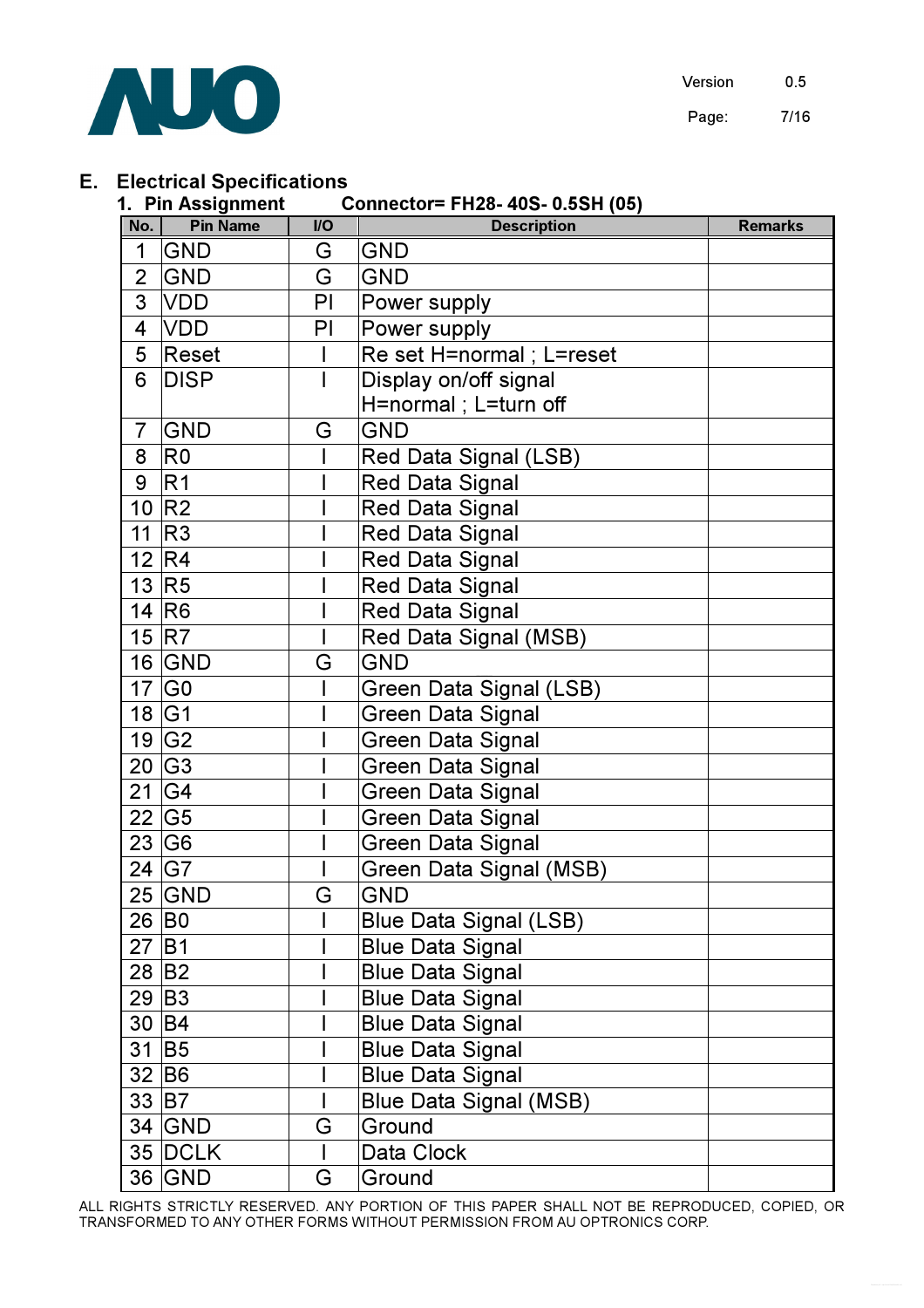

Page: 8/16

| 37   GND | <b>IGround</b>                  |  |
|----------|---------------------------------|--|
| 38 HSYNC | Horizontal synchronizing signal |  |
| 39 VSYNC | Vertical synchronizing signal   |  |
| 40 GND   | <b>Sround</b>                   |  |

I: Digital signal input, O: Digital signal output, G: GND, PI: Power input, C: Capacitor

### 2. Absolute Maximum Ratings

| <b>Items</b>                 | <b>Symbol</b> |              | <b>Values</b> | Unit | <b>Condition</b> |
|------------------------------|---------------|--------------|---------------|------|------------------|
|                              |               | Min.<br>Max. |               |      |                  |
| <b>Power Voltage</b>         | Vdd           | $-0.3$       | 4.5           |      |                  |
| Input Signal Voltage         |               | $-0.3$       | $Vdd+ 0.3$    |      |                  |
| <b>Operation Temperature</b> | Topa          | $-30$        | $+85$         |      |                  |
| <b>Storage Temperature</b>   | Tstg          | -40          | $+95$         |      |                  |
| <b>LED</b>                   | Vf            |              | 20            |      |                  |
|                              |               |              | 100           | mA   |                  |

Note 1: Functional operation should be restricted under normal ambient temperature.

### 3. Electrical Characteristics

The following items are measured under stable condition and suggested application circuit.

### a. TFT- LCD Panel

| Parameter               | Symbol                       | Min    | Typ  | Max          | Unit       | <b>Notes</b> |
|-------------------------|------------------------------|--------|------|--------------|------------|--------------|
| <b>Power Supply</b>     | Vdd                          | 3.1    | 3.3  | 3.5          |            |              |
| Input high voltage      | Vh                           | 0.7Vdd |      | Vdd          |            |              |
| Input low voltage       | VI                           |        |      | $0.3$ $V$ dd |            |              |
| <b>Vertical cycle</b>   | I٧                           | 55     | 60   | 106          | Hz         |              |
| <b>Horizontal cycle</b> | IΗ                           | 15     | 16.2 | 28.8         | kHz        |              |
| Dot Frequency           | $\mathsf{T}_{\mathsf{DCLK}}$ | 7.8    | 8.4  | 15           | <b>MHz</b> |              |

### b. Backlight Driving Conditions

| <b>Parameter</b>             | <b>Symbol</b> | Min.                     | Typ. | Max. | Unit | <b>Remark</b> |
|------------------------------|---------------|--------------------------|------|------|------|---------------|
| <b>LED Supply</b><br>Current |               |                          | 80   |      | mA   | single serial |
| <b>LED Supply</b><br>Voltage | V١            | $\overline{\phantom{0}}$ | 17.5 |      |      | single serial |
| <b>LED Life Time</b>         |               | 10000                    |      |      | Hr   | Note 2        |

Note 1: LED backlight is 5 LEDs serial type.

Note 2: The LED lifetime could be decreased if operating ILis larger than 80mA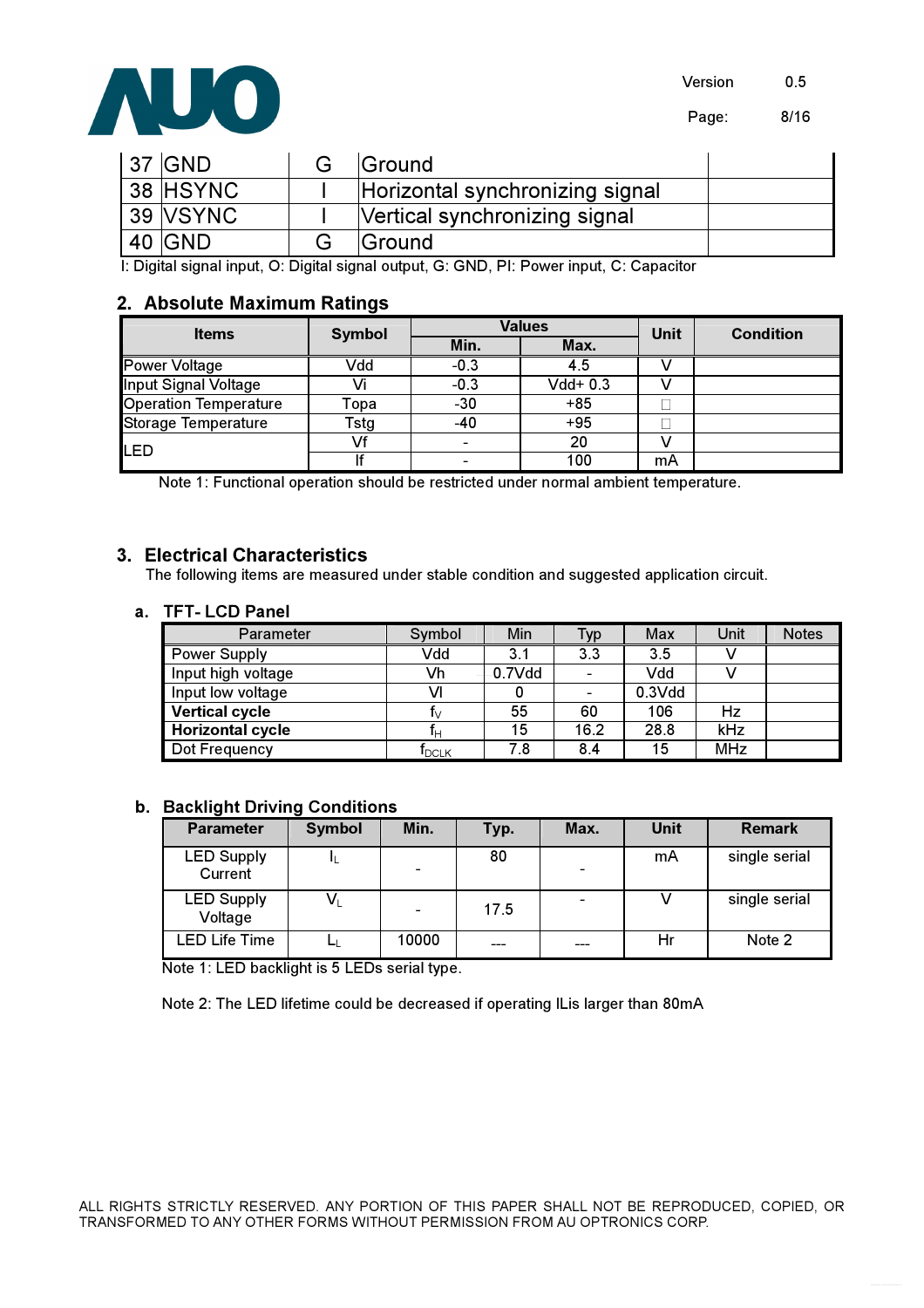

### 4. Suggested Application Circuit



NOTE: The value of resistors is TBD.

### 4. AC Timing

### a. Power on/off sequence

The LCD adopts high voltage driver IC, so it could be permanently damaged under a wrong power on/off sequence. The suggested LCD power sequence is below: Power on sequence: VDD→Reset→DCLK(Hsync,Vsync,Data)→DISP→ LED UNIT.



### Power-Off LED UNIT→DISP →DCLK(Hsync,Vsync,Data)→ VDD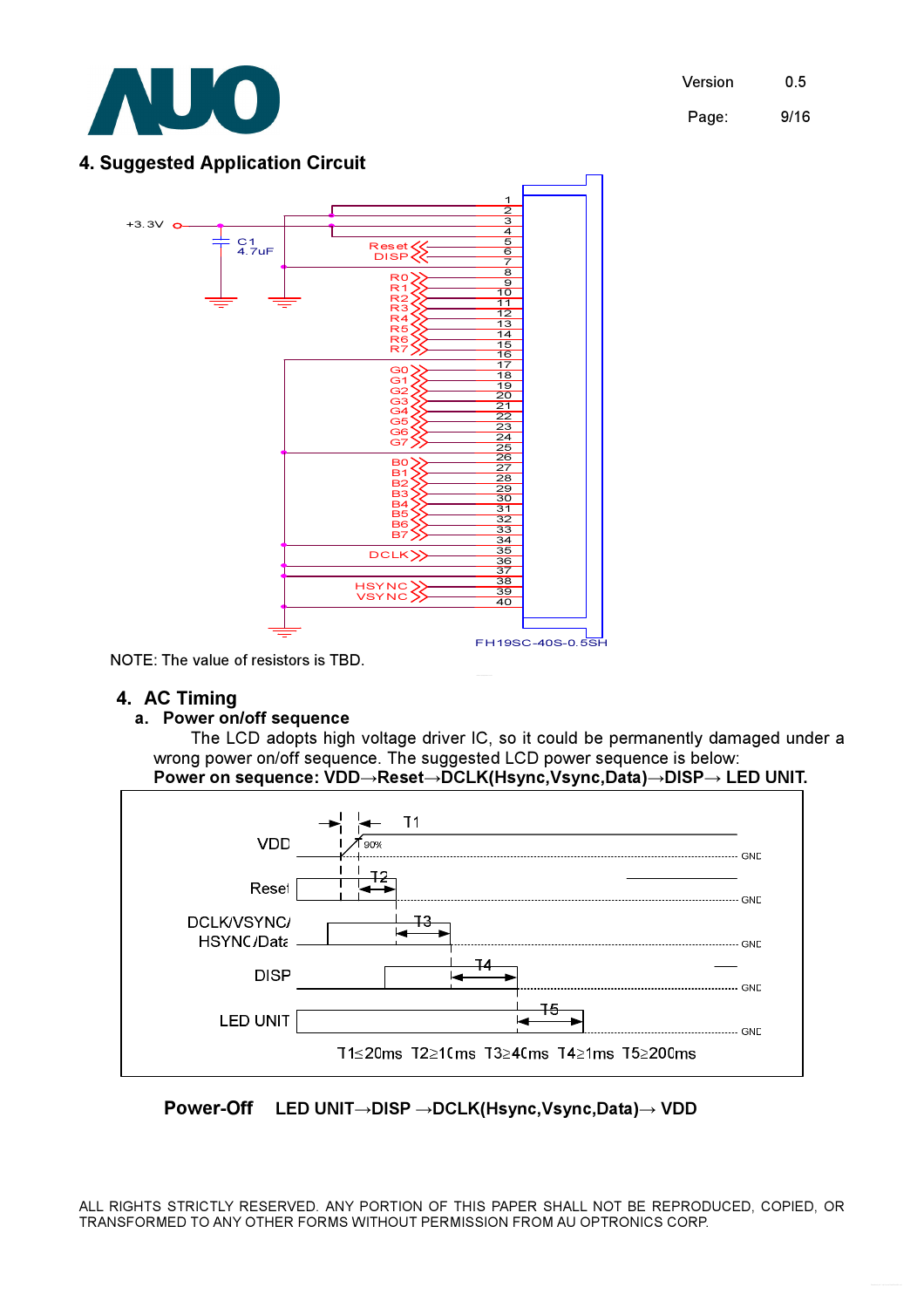



### b. Timing Condition

| Item                   | Symbol       | Min | Typ  | Max | Unit         | Remark |
|------------------------|--------------|-----|------|-----|--------------|--------|
| <b>Clock frequency</b> | Fck          | 7.8 | 8.4  | 15  | <b>MHZ</b>   |        |
| DCLK cycle time        | <b>Tdclk</b> | 67  | 119  |     | ns           |        |
| <b>DCLK</b> pulth duty | Tcwh         | 40  | 50   | 60  | $\%$         |        |
| <b>Hsync period</b>    | Th           |     | 520  |     | <b>Tdclk</b> |        |
| Hsync pulse width      | Thw          |     |      |     | <b>Tdclk</b> |        |
| Hsync front porch      | Thf          |     | 32   |     | <b>Tdclk</b> |        |
| Hsync back porch       | Thb          |     | 88   |     | <b>Tdclk</b> |        |
| Hsync setup time       | Thst         | 8   |      |     | ns           |        |
| Hsync hold time        | Thhd         | 8   |      |     | ns           |        |
| Vsync period           | Tv           |     | -270 |     | Th           |        |
| Vsync pulse width      | Tvw          |     |      |     | Th           |        |
| Vsync front porch      | Tvf          |     | 19   |     | Th           |        |
| Vsync blanking         | Tvbl         |     | 36   |     | Th           |        |
| Vsync setup time       | Tvst         | 8   |      |     | ns           |        |
| Vsync hold time        | Tvhd         | 8   |      |     | ns           |        |
| Data setup time        | Tds          | 8   |      |     | ns           |        |
| Data hold time         | Tdh          | 8   |      |     | ns           |        |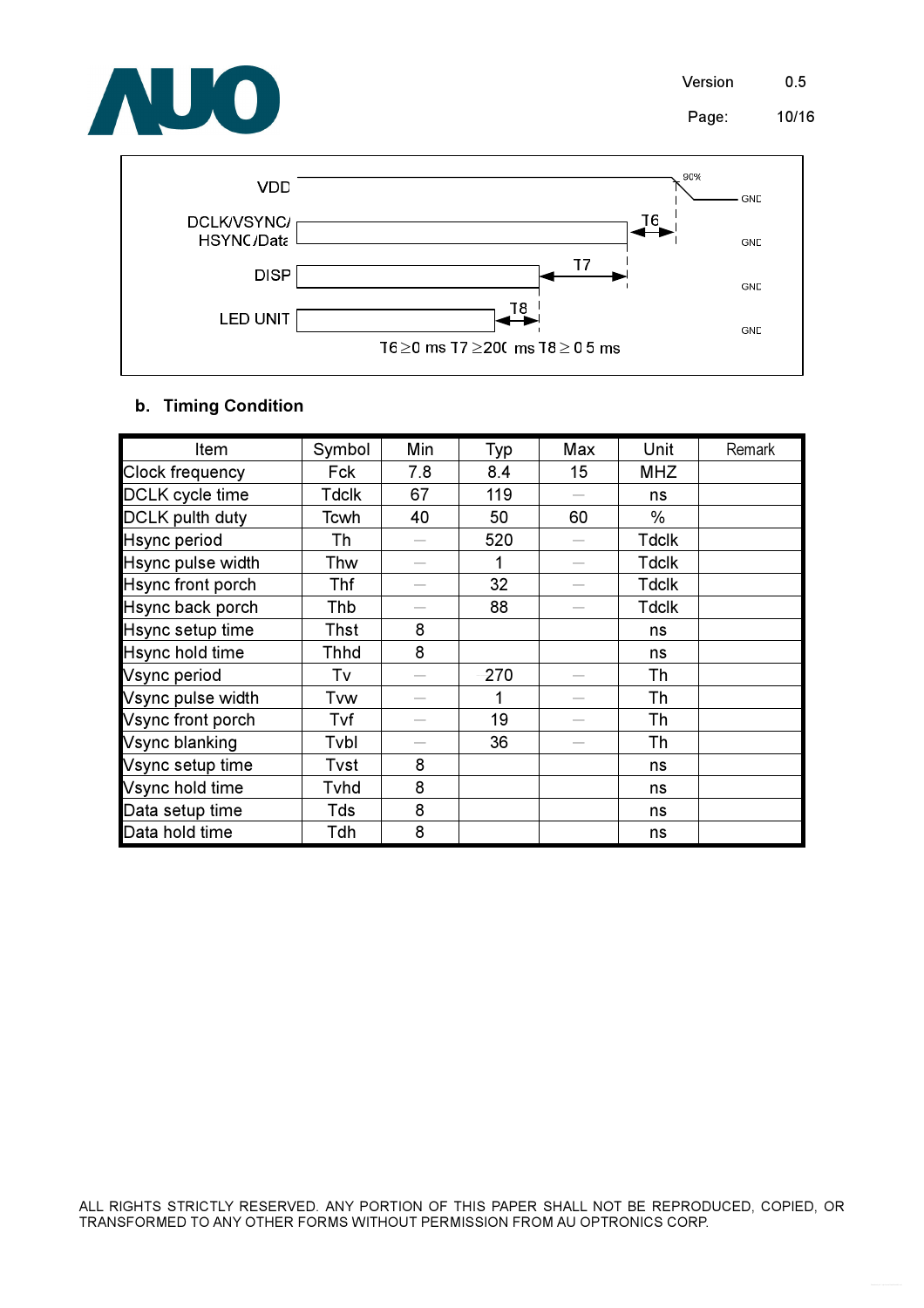

Version 0.5 Page: 11/16

c. Timing Diagram Vertical Timing of Input



Horizontal Timing of Input

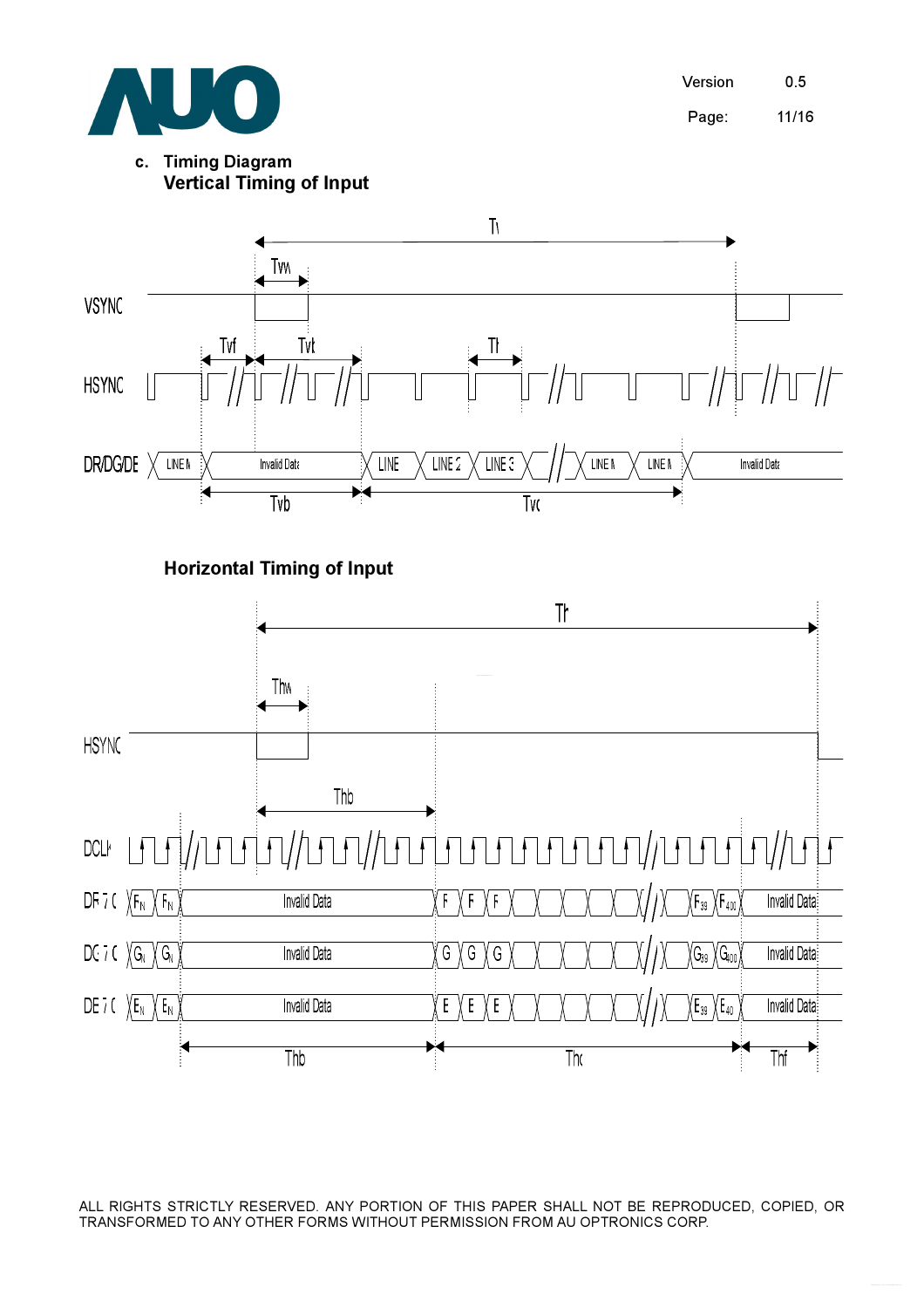

Version 0.5 Page: 12/16

### Clock and Data Timing of Input

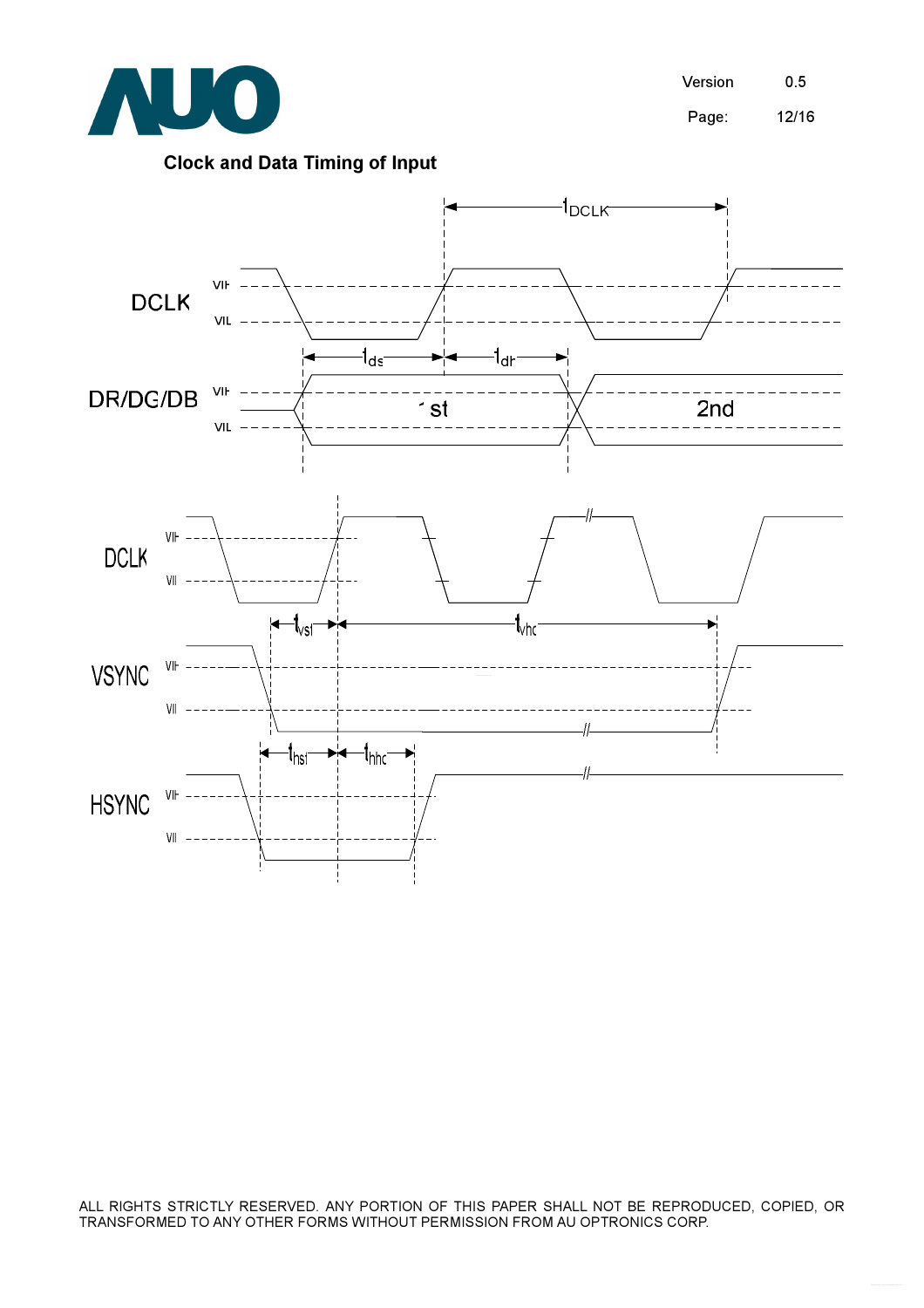

### F. Optical specifications (Note 1, 2)

| <b>Item</b>                                                   | <b>Symbol</b>             | <b>Condition</b>              | Min.                                       | Typ.                 | Max.                     | <b>Unit</b>     | <b>Remark</b> |
|---------------------------------------------------------------|---------------------------|-------------------------------|--------------------------------------------|----------------------|--------------------------|-----------------|---------------|
| <b>Response Time</b><br><b>Rise</b><br>Fall                   | Tr<br><b>Tf</b>           | $\theta = 0^{\circ}$          | $\blacksquare$<br>$\overline{\phantom{a}}$ | 15<br>20             |                          | ms<br>ms        | Note 3        |
| Contrast ratio                                                | CR                        | At optimized<br>viewing angle | 400                                        |                      |                          |                 | Note 5, 6     |
| <b>Viewing Angle</b><br>Top<br><b>Bottom</b><br>Left<br>Right |                           | $CR \ge 10$                   | 30<br>50<br>50<br>50                       | 40<br>60<br>60<br>60 | $\blacksquare$<br>-<br>- | deg.            | Note 7, 8     |
| <b>Brightness</b>                                             | $Y_L$                     | $\theta = 0^{\circ}$          | <b>TBD</b>                                 | 600                  |                          | $\text{cd/m}^2$ | Note 9        |
| <b>White Chromaticity</b>                                     | $\boldsymbol{\mathsf{X}}$ | $\theta = 0^{\circ}$          | 0.26                                       | 0.31                 | 0.36                     |                 |               |
|                                                               | У                         | $\theta = 0^{\circ}$          | 0.28                                       | 0.33                 | 0.38                     |                 |               |
| Uniformity                                                    |                           |                               | 70                                         |                      |                          | $\frac{0}{0}$   | Note 10       |

Note 1: Measurement should be performed in the dark room, optical ambient temperature =25°C, and backlight current  $I_1$ =80 mA

Note 2: To be measured on the center area of panel with a field angle of 1°by Topcon luminance meter BM-7,  $\,$ after 10 minutes operation.

Note 3: Definition of response time:

 The output signals of photo detector are measured when the input signals are changed from "black" to "white"(falling time) and from "white" to "black"(rising time), respectively.





Contrastratio = 
$$
\frac{Photo \text{ detector output when LCD is at "White" state}}{Photo \text{ detector output when LCD is at "Black" state}}
$$

Note 5. Contrast ratio is calculated with the following formula.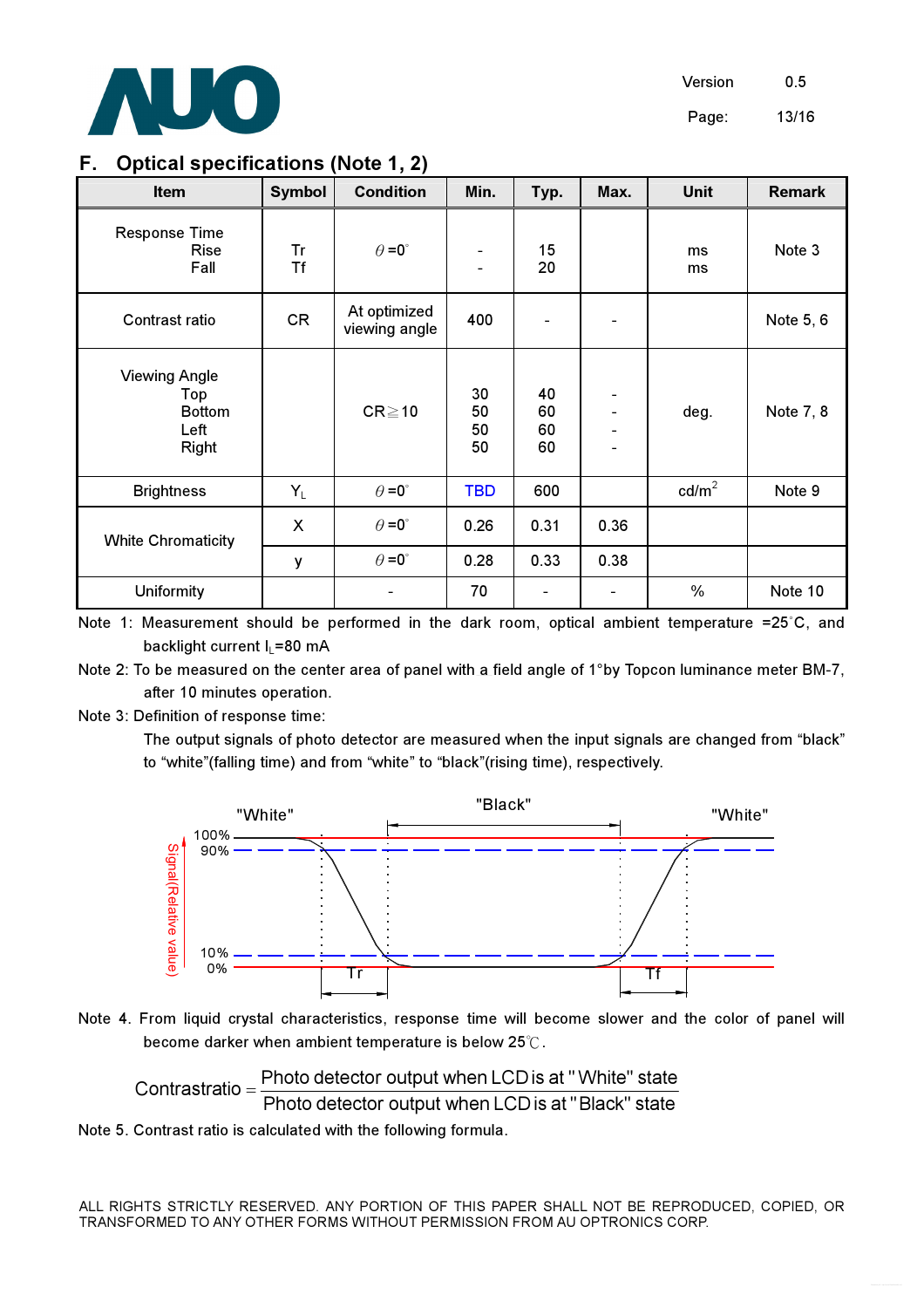Version 0.5 Page: 14/16



Note 6. White Vi=Vi50 µ 1.5V

Black Vi=Vi50  $\pm$  2.0V

 $H^*$ " means that the analog input signal swings in phase with COM signal.

" $\mu$ " means that the analog input signal swings out of phase with COM signal.

Vi50 :The analog input voltage when transmission is 50%

The 100% transmission is defined as the transmission of LCD panel when all the input terminals of module are electrically opened.

Note 7. Definition of viewing angle: refer to figure as below.



- Note 8. The viewing angles are measured at the center area of the panel when all the input terminals of LCD panel are electrically opened.
- Note 9. Brightness is measured at the center of the display perpendicular to the panel surface.
- Note 10. Luminance Uniformity is defined as following within the 9 measurements (L1~L9), Luminance Uniformity(%) =Minimum luminance(brightness)/Maximum luminance(brightness)

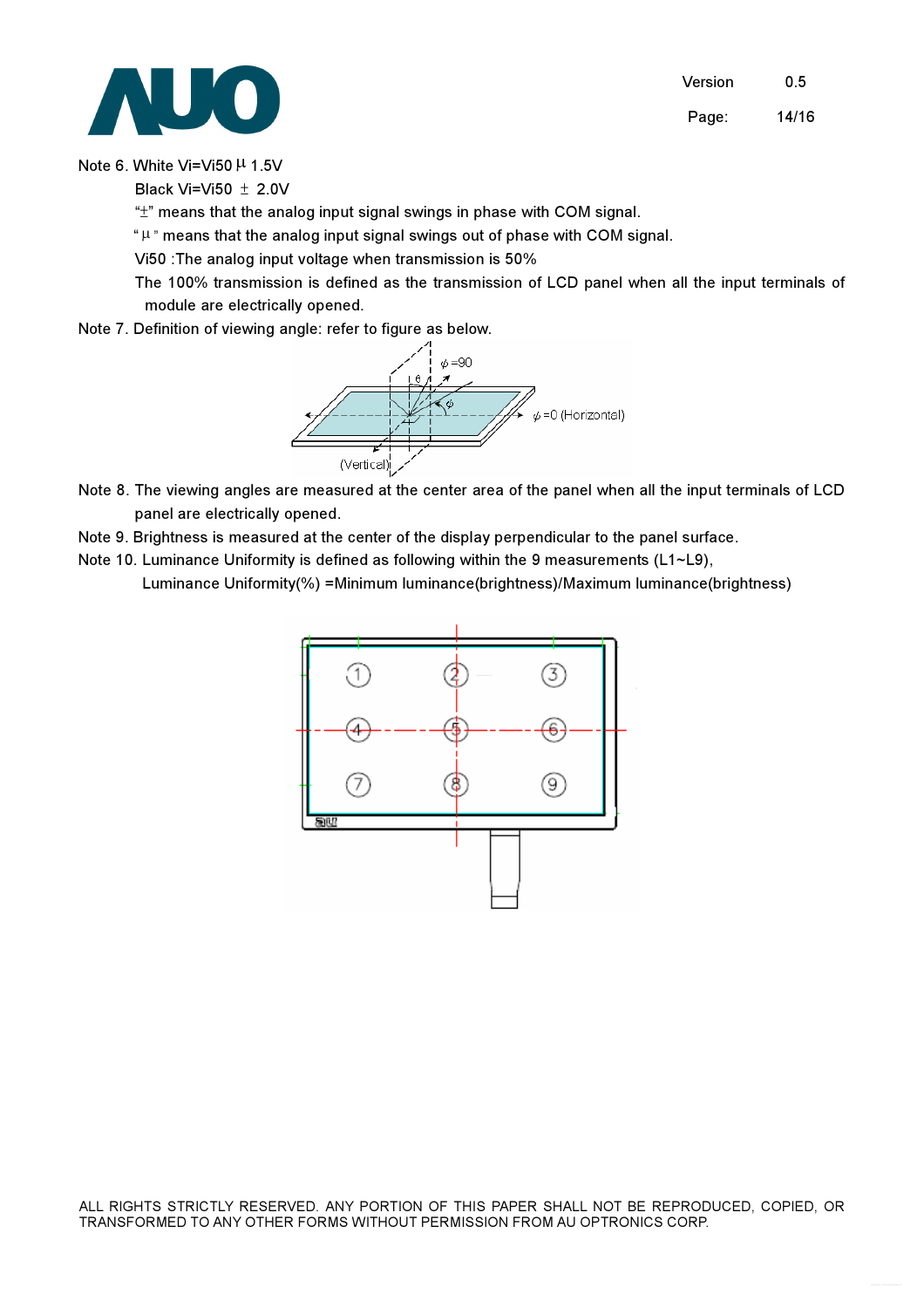

### G. Reliability Test Items

| No.            | <b>Test items</b>                     | Conditions                                                                     | Remark           |                                             |
|----------------|---------------------------------------|--------------------------------------------------------------------------------|------------------|---------------------------------------------|
| 1              | High temperature storage              | Ta= $95\Box$                                                                   | 240Hrs           |                                             |
| $\overline{2}$ | Low temperature storage               | Ta= -40□                                                                       | 240Hrs           |                                             |
| 3              | High temperature operation            | Tp= $85\Box$                                                                   | 240Hrs           |                                             |
| 4              | Low temperature operation             | Ta= -30□                                                                       | 240Hrs           |                                             |
| 5              | High temperature and high<br>humidity | Tp= 60□, 90% RH                                                                | 240Hrs           | Operation                                   |
| 6              | <b>Heat shock</b>                     | -30□~85□/100 cycles 1Hrs/cycle                                                 |                  | Non-operation                               |
| $\overline{7}$ | Electrostatic discharge               | $\pm 200V, 200pF(0\Omega)$ , once for each terminal                            | Non-operation    |                                             |
|                |                                       | Frequency range                                                                | 8~33.3Hz         |                                             |
|                |                                       | <b>Stoke</b>                                                                   | 1.3mm            | <b>JIS D1601, A10</b><br><b>Condition A</b> |
| 8              | Vibration                             | Sweep                                                                          | 2.9G, 33.3~400Hz |                                             |
|                |                                       | Cycle                                                                          | 15min.           |                                             |
|                |                                       | 2 hours for each direction of X, Z<br>4 hours for Y direction                  |                  |                                             |
| 9              | <b>Mechanical shock</b>               | 100G, 6ms, ±X,±Y,±Z<br>3 times for each direction                              |                  |                                             |
| 10             | Vibration (with carton)               | Random vibration:<br>$0.015G^2$ /Hz from 5~200Hz<br>-6dB/Octave from 200~500Hz | IEC 68-34        |                                             |
| 11             | Drop (with carton)                    | Height: 60cm<br>1 corner, 3 edges, 6 surfaces                                  |                  |                                             |

Note 1: Ta: Ambient temperature.

Note 2: Tp: Panel Surface temperature.

Note 3: In the standard condition, there is not display function NG issue occurred. All the cosmetic specification is judged before the reliability stress.